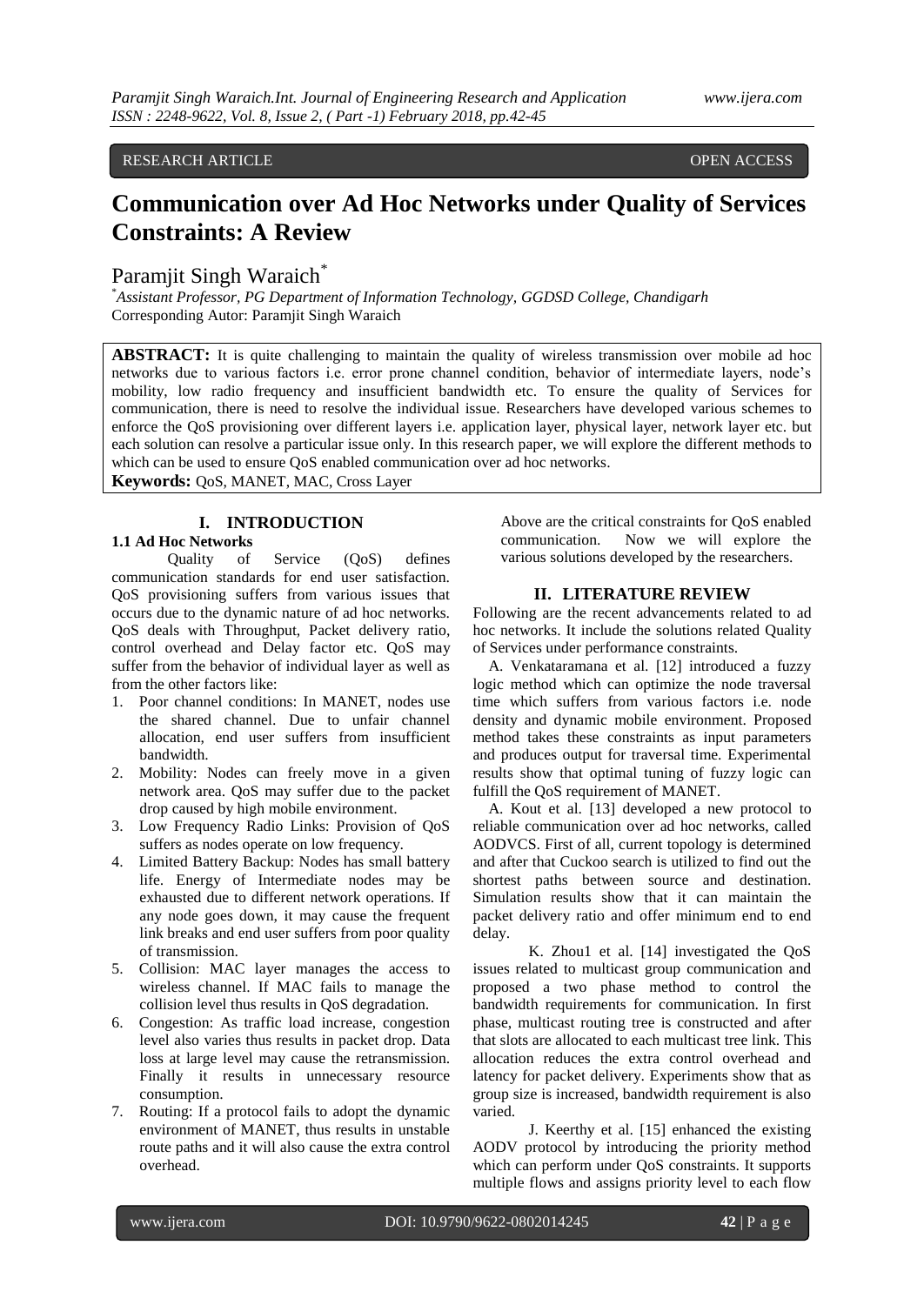as per bandwidth requirement. A threshold value is used to regulate the data rate and transmission rate. If transmission rate exceeds from threshold value, transmission of low priority packets is halted and only high priority are transmitted. If transmission rate remains less than threshold, all packets are routed smoothly. Simulation results show that it out performs as compared to traditional AODV.

QoS plays critical role for real time applications. L. Baccouche et al. [16] introduced a cross layer method which combines the QoS requirements for network layer and application layer. Routes are selected on the basis of various parameter i.e. node's capacity, energy level and delay factor etc. Results show that it can adopt the variations in node's density, traffic load etc. Proposed scheme can be extended to support the real time traffic by introducing the control policy for packet scheduling.

C. Lal et al. [17] developed a framework to enforce the QoS provision for video streaming over wireless networks. According to the current demand bandwidth requirements are estimated and multipath routes are built on the basis of their life span. Short lived routes are avoided. Session admission control method is used to restrict the access to resources and communication is initiated only if sufficient bandwidth is available. For simulation purpose, H.264 codecs were used and results show that it can maintain the quality of video streaming. Proposed scheme will be extended to provide the Quality of Experience (QoE) for end users.

Multipath routing suffers from frequent link breaks. P. Periyasamy et al. [18] introduced an end to end reliable routing scheme for AOMDV protocol. This method also optimizes the energy consumption. Quality of links and energy levels for nodes are predicted simultaneously between source and destination. Simulation results show that it can deliver the data with minimum control overhead and energy consumption. Proposed scheme can be extended to provide the support for sensor and vehicular networks.

MANET utilizes the shared channel and its access is managed by MAC protocol. V.B. Subrahmanya et al. [28] explored the various channel scheduling methods and introduced a protocol which can collect the information about the unutilized slots of other nodes. These unused slots are further consumed by intermediate nodes and results show that it increases the channel utilization and delivers the data with minimum delay.

Communication over shared channel suffered from hidden and exposed terminal issues. H. Xu et al. [29] investigated deaf and directional hidden terminal problem and proposed a scheme. It supports medium access with busty tone which avoids the deaf and directional hidden terminals. It offers full bandwidth utilization and fair allocation of channel. Simulation results show its performance in terms of improved throughput. Proposed scheme can be enhanced to provide the support for geographical protocols those depends upon the directional antennas.

A. Bakhtin et al. [30] investigated the IEEE-802.11 MAC standard and offered a new MAC framework for wireless communication. It can distinguish the requirements of network layer as well as MAC layer. After gathering this information, it set the message priority and broadcast messages have the highest priority among all. Authors used a mathematical model to describe the contention level, delay factor and traffic rate. Simulation results show that it can reduce the delay but it cannot make the difference between the priorities of unicast and broadcast messages.

Energy is consumed by various network operations of ad hoc networks. K. R. Malekshan et al. [31] investigated the data transmission scheduling and its relationship with power consumption. Study shows that unfair transmission scheduling can consume more energy resources thus will result in short network life span. Authors developed a joint transmission scheduling scheme which requires optimal energy resources. Current links are schedule according to their interference level. Simulation results show that it consumes less energy and improves the throughput up to a significant level as compared to traditional scheduling methods.

Real time applications demands the QoS enabled transmission which is quite difficult to retain, if traffic flow varies. As the traffic load increases, transmission with best efforts leads to congestion over network. M. A. Gawas et al. [32] investigated the congestion over TCP protocol and developed a cross layer solution which can adjust the priority of TCP packets by exploiting the contention at MAC layer [24]. It also exchanges the data with PHY and network layer for performance optimization. Simulation results show its performance in terms of enhanced throughput with minimum delay as compared to EDCA.

#### **III. CONCLUSION**

In this paper, we investigated the basic requirements for QoS enabled commutation support over ad hoc networks. As per the survey, it can be observed that there is no single factor exists that can degrade he network performance. There are various issues at different layers which must be sorted out for QoS provisioning. Researchers considered these factors and introduced various schemes like: fuzzy logic based path travsersal, in rder to fulfill QoS requirements, AODVCS: protocols that offers reliable communication, two phase bandwidth management method for group communication, priority based flow control to fulfill bandwidth requirements, a cross layer solution by combining the features of Network and Application layers, QoS framework for real time data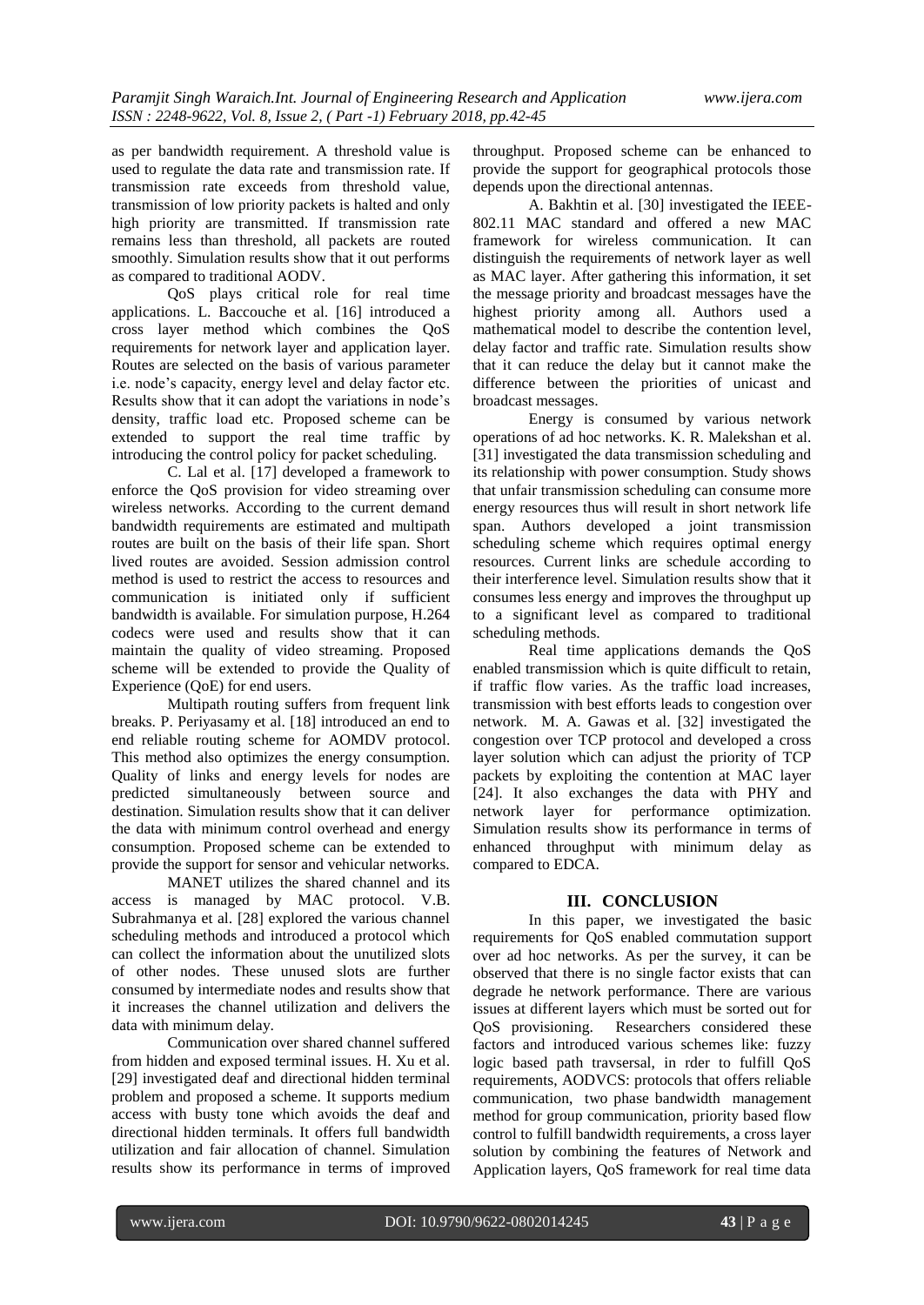streaming under bandwidth constraints, prediction of Quality Links under the constraints for frequent link breaks, enhanced MAC which utilizes the unallocated slots, Busty tone based robust solution to sort out hidden and exposed terminal issues, cross layer framework which interacts with MAC and network layer to ensure the QoS requirements, transmission scheduling to optimize the energy consumption and a cross layer solution to manage the congestion level by exploiting the data of PHY, MAC and TCP Layers etc.

Finally it can be concluded that, all above solutions were developed to address a particular problem and no researcher developed a single scheme to resolve the QoS conflicts. Some researchers have also discussed about the future scope of the proposed scheme. There is need to put more efforts to provide the QoS enabled data transmission over MANET, as its demands is increasing day by day.

#### **REFERENCES**

- [1]. M. Rmayti, Y. Begriche, R. Khatoun, L.Khoukhi, D. Gaiti, "Denial of Service (DoS) Attacks Detection in MANETs Using Bayesian Classifiers", IEEE-2014, pp.
- [2]. <http://www.psdgraphics.com/psd-icons/> psdmobile-phone-black-cellphone-icon/
- [3]. [http://www.iconarchive.com](http://www.iconarchive.com/)
- [4]. [http://www.fancyicons.com](http://www.fancyicons.com/)
- [5]. Rakesh Ranjan, Nirnemesh Kumar Singh, Ajay Singh, "Security Issues of Black Hole Attacks in MANET", IEEE-ICCCA2015, pp-452-457
- [6]. <http://www.isi.edu/nsnam/ns/>
- [7]. S. Sarika, A. Pravin, A. Vijayakumar, K. Selvamani, "Security Issues in Mobile Ad Hoc Networks", Elsevier-Procedia Computer Science, Vol. 92, 2016, pp.329-335.
- [8]. D. Helen, D. Arivazhagan, "Applications, Advantages and Challenges of Ad Hoc Networks", Journal of Academia and Industrial Research (JAIR), Vol. 2 (8), 2014, pp.453-458
- [9]. Srinivas Aluvala, K. Raja Sekhar, Deepika Vodnala, "An Empirical Study of Routing Attacks in Mobile Ad-hoc Networks", Elsevier-Procedia Computer Science, Vol., 2016, Pages 554-561
- [10]. Shrawan Kumar Kushwaha, Asim Kumar and Nitin Kumar, "Routing Protocols and Challenges Faced in Ad hoc Wireless Networks", Advance in Electronic and Electric Engineering. , Vol.4 (2), 2014, pp. 207-212.
- [11]. L. Gallina, Andrea Marin, Sabina Rossi, "Connectivity and energy-aware preorders for mobile ad-hoc networks", Springer-Telecommunication Systems , 2016, Vol. 63 (2), pp 307–333
- [12]. A. Venkataramana, S. Pallam Setty, "Enhance the Quality of Service in Mobile Ad Hoc

Networks by Using Fuzzy Based NTT– DYMO", Wireless Personal Communications August 2017, Vol.95 (3), pp 2989–3002.

- [13]. A. Kout, Said LabedSalim ChikhiEl Bay Bourennane, "AODVCS, a new bio-inspired routing protocol based on cuckoo search algorithm for mobile ad hoc networks", Springer-Wireless Networks, pp 1–11.
- [14]. K. Zhou1, Liming Xie, Xiaohua Jia, "QoS Guaranteed Causal Ordering Group Communication for Cognitive Radio Ad Hoc Networks", Springer- [Wireless Personal](https://link.springer.com/journal/11277)  [Communications,](https://link.springer.com/journal/11277) 2016, Vol.86 (3), pp 1447– 1465.
- [15]. J. Keerthy J., A. Sivanantharaja, S. Robinson, "Quality of Service Enhancement of Mobile Adhoc Networks Using Priority Aware Mechanism in AODV Protocol ", Springer-Wireless Personal Communications, 2017, Vol. 96 (4), pp 5897–5909.
- [16]. L. Baccouch, Jihen Drira Rekik, "A QoS Architecture for Real-Time Transactions Guarantee in Mobile Ad Hoc Networks", Springer- Wireless Personal Communications, 2015, Vol. 83 (2), pp 1595–1616.
- [17]. C. Lal, Vijay Laxmi, Manoj Singh Gaur, Seok-Bum Ko, "Bandwidth-aware routing and admission control for efficient video streaming over MANETs", [Wireless Networks](https://link.springer.com/journal/11276) -2015, Vol. 2[1 \(1\)](https://link.springer.com/journal/11276/21/1/page/1), pp 95–114.
- [18]. P. Periyasamy, E. Karthikeyan, "End-to-End Link Reliable Energy Efficient Multipath Routing for Mobile Ad Hoc Network", Springer- Wireless Personal Communications, 2017, Vol. 92 (3), pp 825–841.
- [19]. V.B. Subrahmanya, Harlan B. Russell, "Recovering the reserved transmission time slots in an ad hoc network with scheduled channel access", IEEE-Military Communications Conference, MILCOM 2016, pp.67 – 72.
- [20]. H. Xu, Lei Lei, "A MAC protocol based on busy tone for ad-hoc networks with beamforming antennas", IEEE-3rd International Conference on Systems and Informatics (ICSAI), 2016, pp.659 – 663.
- [21]. A. Bakhtin, Alexey Volkov, Vladimir Galenko, Alexander Ugrovatov, Said Muratchaev, Dmitri Popkov, "Medium access control for mobil Ad-Hoc network with broatcast priority", IEEE-International Conference on Control, Instrumentation, Communication and Computational Technologies (ICCICCT),  $2016$ , pp.233 – 237.
- [22]. K. R. Malekshan, Weihua Zhuang, "Joint Scheduling and Transmission Power Control in Wireless Ad Hoc Networks", IEEE Transactions on Wireless